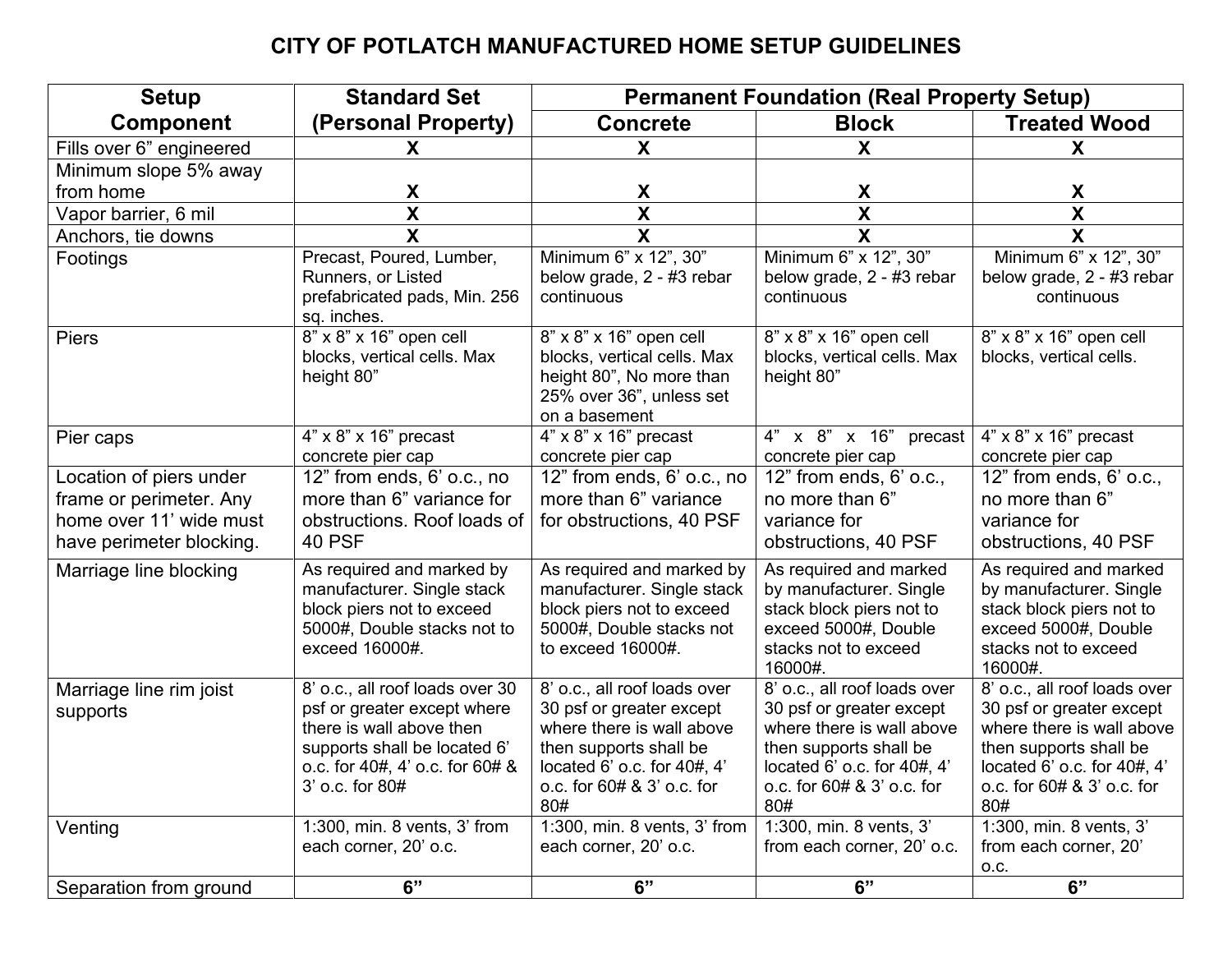| <b>Setup</b>                                                                                                                                 | <b>Standard Set</b>                                                                                                  | <b>Permanent Foundation (Real Property Setup)</b>                                                                       |                                                                                                                         |                                                                                                                         |  |
|----------------------------------------------------------------------------------------------------------------------------------------------|----------------------------------------------------------------------------------------------------------------------|-------------------------------------------------------------------------------------------------------------------------|-------------------------------------------------------------------------------------------------------------------------|-------------------------------------------------------------------------------------------------------------------------|--|
| <b>Component</b>                                                                                                                             | (Personal Property)                                                                                                  | <b>Concrete</b>                                                                                                         | <b>Block</b>                                                                                                            | <b>Treated Wood</b>                                                                                                     |  |
| Porches, Supports under<br>exterior wall of home 4' o.c.<br>required under the full length<br>of the area of attachment.                     | Designed and constructed<br>as self supporting.                                                                      | Designed and constructed<br>as self supporting.<br>Attached for weather seal<br>only.                                   | Designed and contracted<br>as self supporting.<br>Attached for weather seal<br>only.                                    | Designed and<br>constructed as self<br>supporting. Attached for<br>weather seal only.                                   |  |
| Covered porches, decks:<br>Supports under exterior<br>wall of home 4' o.c.<br>required under the full<br>length of the area of<br>attachment | Designed and constructed<br>as self supporting.<br>Footings below frost<br>depth. Attached for<br>weather seal only. | Designed and<br>constructed as self<br>supporting. Footings<br>below frost depth.<br>Attached for weather<br>seal only. | Designed and<br>constructed as self<br>supporting. Footings<br>below frost depth.<br>Attached for weather<br>seal only. | Designed and<br>constructed as self<br>supporting. Footings<br>below frost depth.<br>Attached for weather<br>seal only. |  |
| Mechanical, Ducts,<br>Clearance from ground 1"<br>min.                                                                                       | Crossover insulated to R-<br>4, w/ 1.0 Perm vapor<br>barrier                                                         | Crossover insulated to<br>R-4, w/ 1.0 Perm vapor<br>barrier                                                             | Crossover insulated to<br>R-4, w/ 1.0 Perm vapor<br>barrier                                                             | Crossover insulated to<br>R-4, w/ 1.0 Perm vapor<br>barrier                                                             |  |
| Clothes Dryer Ducts, Min 4"<br>diameter, Max length 25',<br>reduced 5' for ea 90 deg.<br>Turn. Rigid metal, PVC or<br>flexible metal.        | No flexible foil or<br>nonmetallic within 3' of<br>dryer or enclosed within a<br>wall or floor                       | No flexible foil or<br>nonmetallic within 3' of<br>dryer or enclosed within<br>a wall or floor                          | No flexible foil or<br>nonmetallic within 3' of<br>dryer or enclosed within<br>a wall or floor                          | No flexible foil or<br>nonmetallic within 3' of<br>dryer or enclosed<br>within a wall or floor                          |  |
| Anchoring, Listed device,<br>3,150 lb. W/ capacity for<br>4,725 lbs. Of uplift.<br>Extends to frost depth or<br>below.                       | Required. 2' from each<br>end, 11' o.c. No open<br>hook ends.                                                        | 2' from each end, 11'<br>o.c. No open hook ends.                                                                        | 2' from each end, 11'<br>o.c. No open hook<br>ends.                                                                     | 2' from each end, 11'<br>o.c. No open hook<br>ends.                                                                     |  |
| <b>Exterior Exit Landings</b><br>Required:                                                                                                   | Min 3' x 3'; Guardrails &<br>handrails required over<br>30" high.                                                    | Min 3' x 3'; Guardrails &<br>handrails required over<br>30" high.                                                       | Min 3' x 3'; Guardrails &<br>handrails required over<br>30" high.                                                       | Min 3' x 3'; Guardrails<br>& handrails required<br>over 30" high.                                                       |  |
| Footing Exemption for<br>certain uncovered decks<br>attached to homes not on<br>permanent foundations:                                       | Floor not more than 40"<br>high; deck no larger than<br>$8'$ x 12', w/ long edge<br>parallel to home.                | Floor not more than 40"<br>high; deck no larger<br>than $8' \times 12'$ , w/ long<br>edge parallel to home.             | Floor not more than 40"<br>high; deck no larger<br>than $8' \times 12'$ , w/ long<br>edge parallel to home.             | Floor not more than<br>40" high; deck no<br>larger than 8' x 12', w/<br>long edge parallel to<br>home.                  |  |